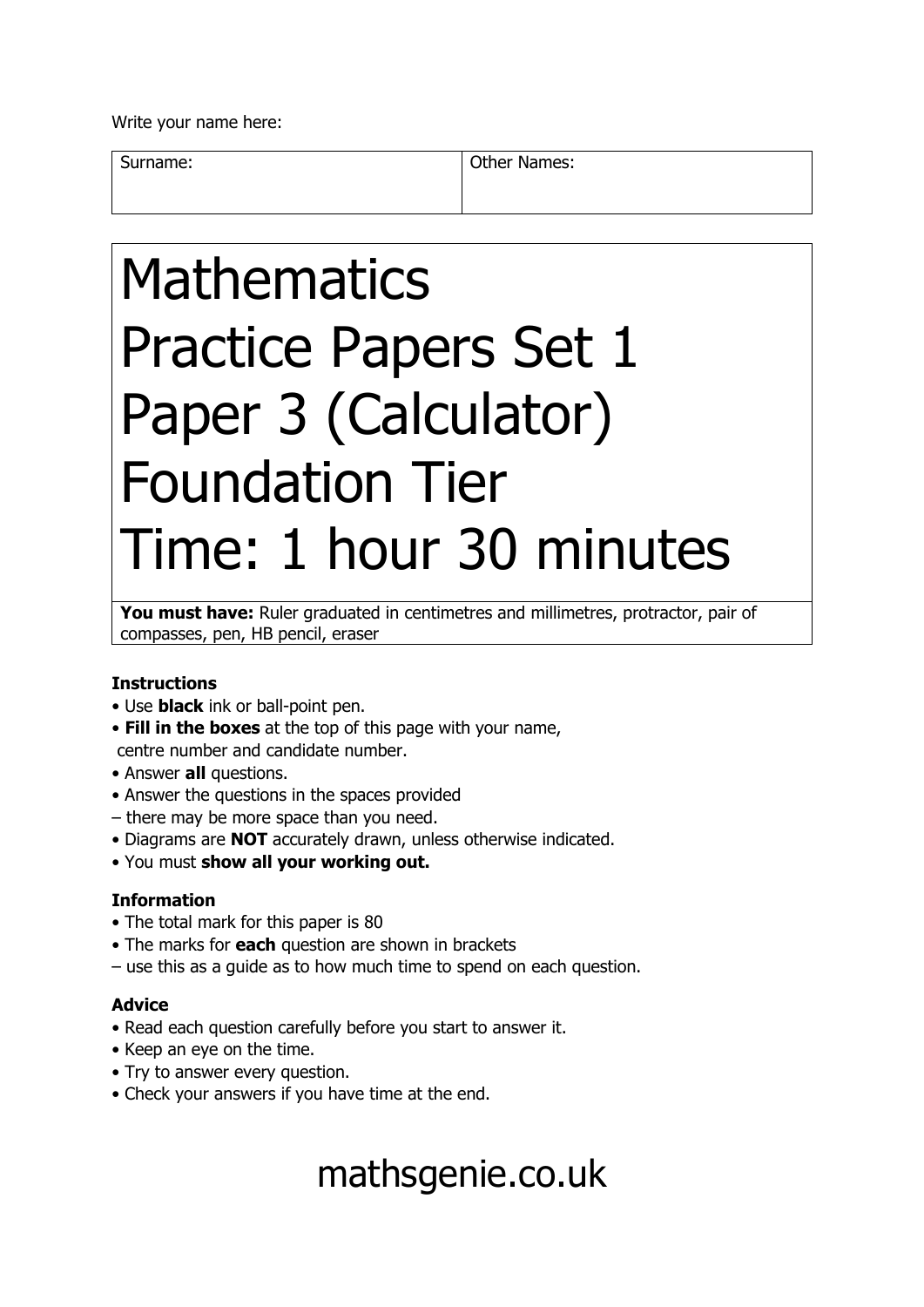|                        | <b>City</b>                                               | Midday temperature (°C)           |     |
|------------------------|-----------------------------------------------------------|-----------------------------------|-----|
|                        | Paris                                                     | $\sqrt{2}$                        |     |
|                        | Cardiff                                                   | $-5$                              |     |
|                        | London                                                    | $-3$                              |     |
|                        | Edinburgh                                                 | $-1$                              |     |
|                        | (a) Which city had the lowest midday temperature?         |                                   |     |
|                        |                                                           |                                   |     |
|                        |                                                           |                                   |     |
|                        |                                                           |                                   |     |
|                        |                                                           |                                   | (1) |
|                        | By midnight, the temperature in London had fallen by 5°C. |                                   |     |
|                        | (b) Work out the midnight temperature in London.          |                                   |     |
|                        |                                                           |                                   |     |
|                        |                                                           |                                   |     |
|                        |                                                           |                                   |     |
|                        |                                                           |                                   |     |
|                        |                                                           |                                   | (2) |
|                        |                                                           | (Total for Question 1 is 3 marks) |     |
|                        |                                                           |                                   |     |
|                        | Sophie has £25 to spend on plants.                        |                                   |     |
| Each plant costs £3.95 |                                                           |                                   |     |
|                        | She buys as many plants as she can.                       |                                   |     |
|                        | (a) How many plants does Sophie buy?                      |                                   |     |
|                        |                                                           |                                   |     |
|                        |                                                           |                                   |     |
|                        |                                                           |                                   |     |
|                        |                                                           |                                   |     |
|                        |                                                           |                                   |     |
|                        |                                                           |                                   |     |
|                        |                                                           |                                   |     |
|                        |                                                           |                                   | (2) |
|                        | (b) How much change should Sophie receive from £25?       |                                   |     |
|                        |                                                           |                                   |     |
|                        |                                                           |                                   |     |
|                        |                                                           |                                   |     |
|                        |                                                           |                                   |     |
|                        |                                                           |                                   |     |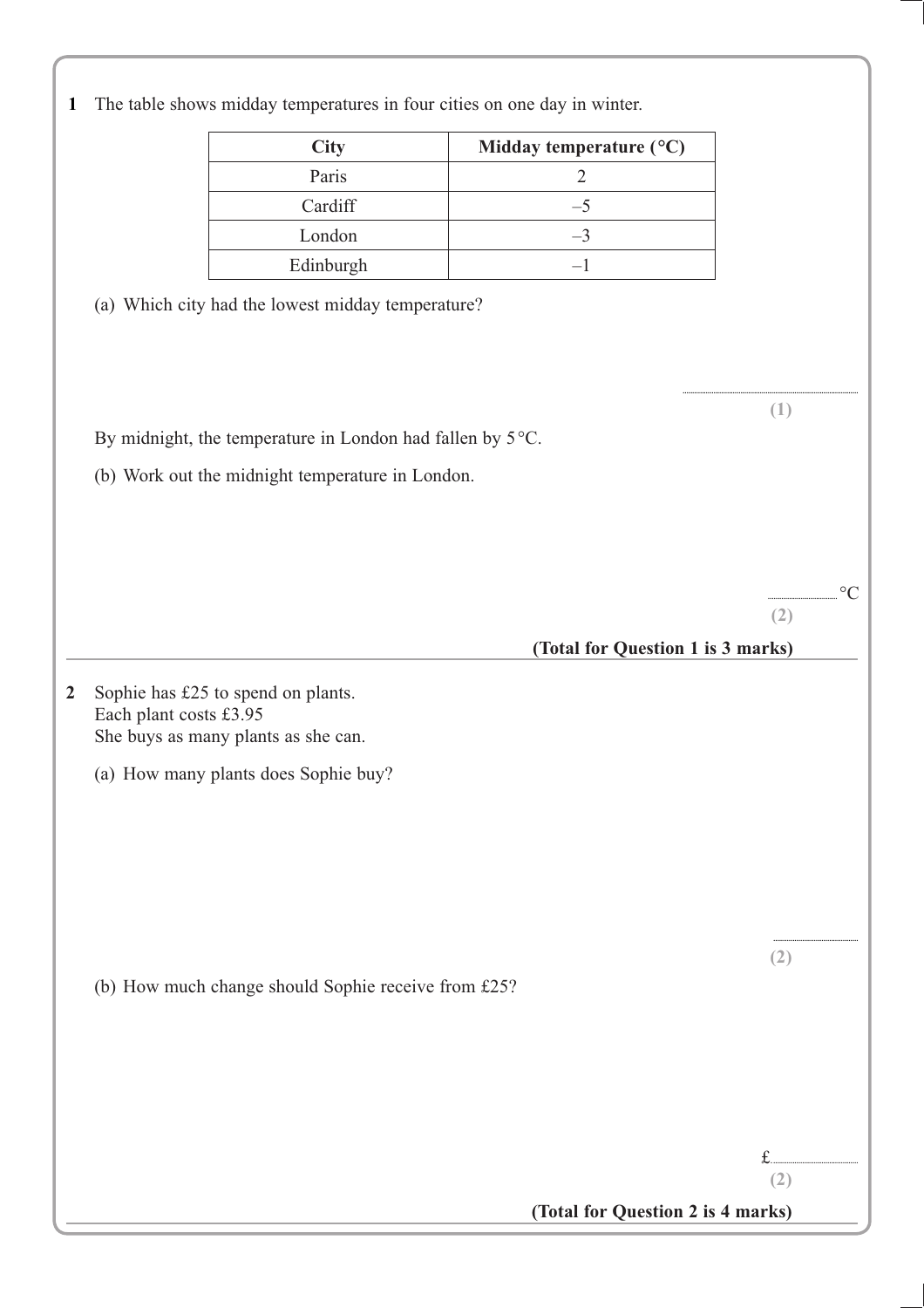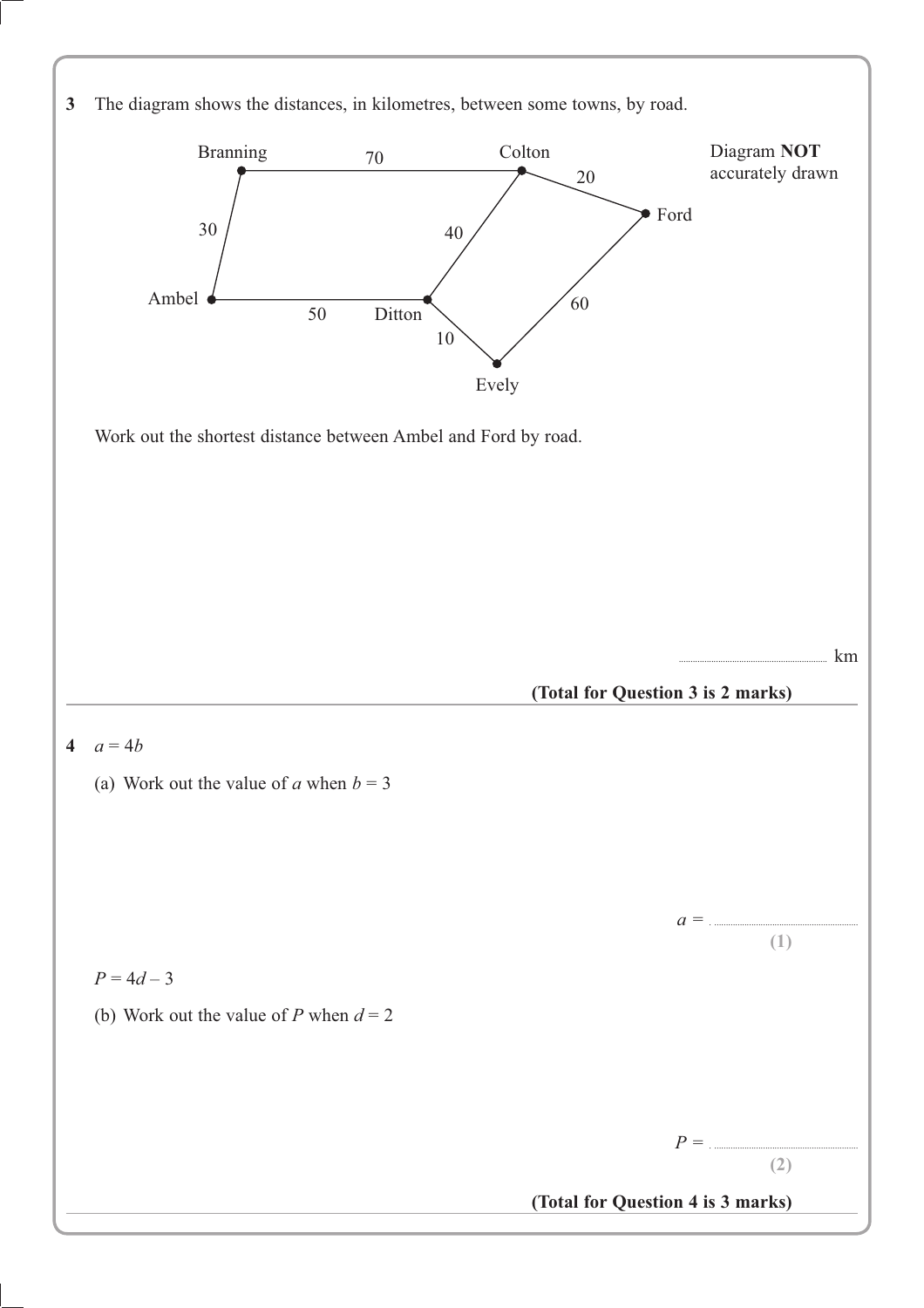| (a) Simplify $m + m + m + m + m$<br>5                |                                                                                 |                                                 |
|------------------------------------------------------|---------------------------------------------------------------------------------|-------------------------------------------------|
| (b) Simplify $2p + 7p$                               |                                                                                 | (1)                                             |
| (c) Simplify $t \times w \times 4$                   |                                                                                 | (1)                                             |
|                                                      |                                                                                 | (1)<br>(Total for Question 5 is 3 marks)        |
| Here is a pictogram.<br>6<br>from Monday to Friday.  | It shows the number of boxes of chocolates Mr Fenn sold last week               |                                                 |
| Monday<br>Tuesday<br>Wednesday<br>Thursday<br>Friday |                                                                                 | Represents<br>20 boxes of<br>chocolates<br>sold |
| on Tuesday?                                          | What fraction of the total number of these boxes of chocolates did Mr Fenn sell |                                                 |
|                                                      |                                                                                 |                                                 |
|                                                      |                                                                                 |                                                 |

**(Total for Question 6 is 3 marks)**

................................................................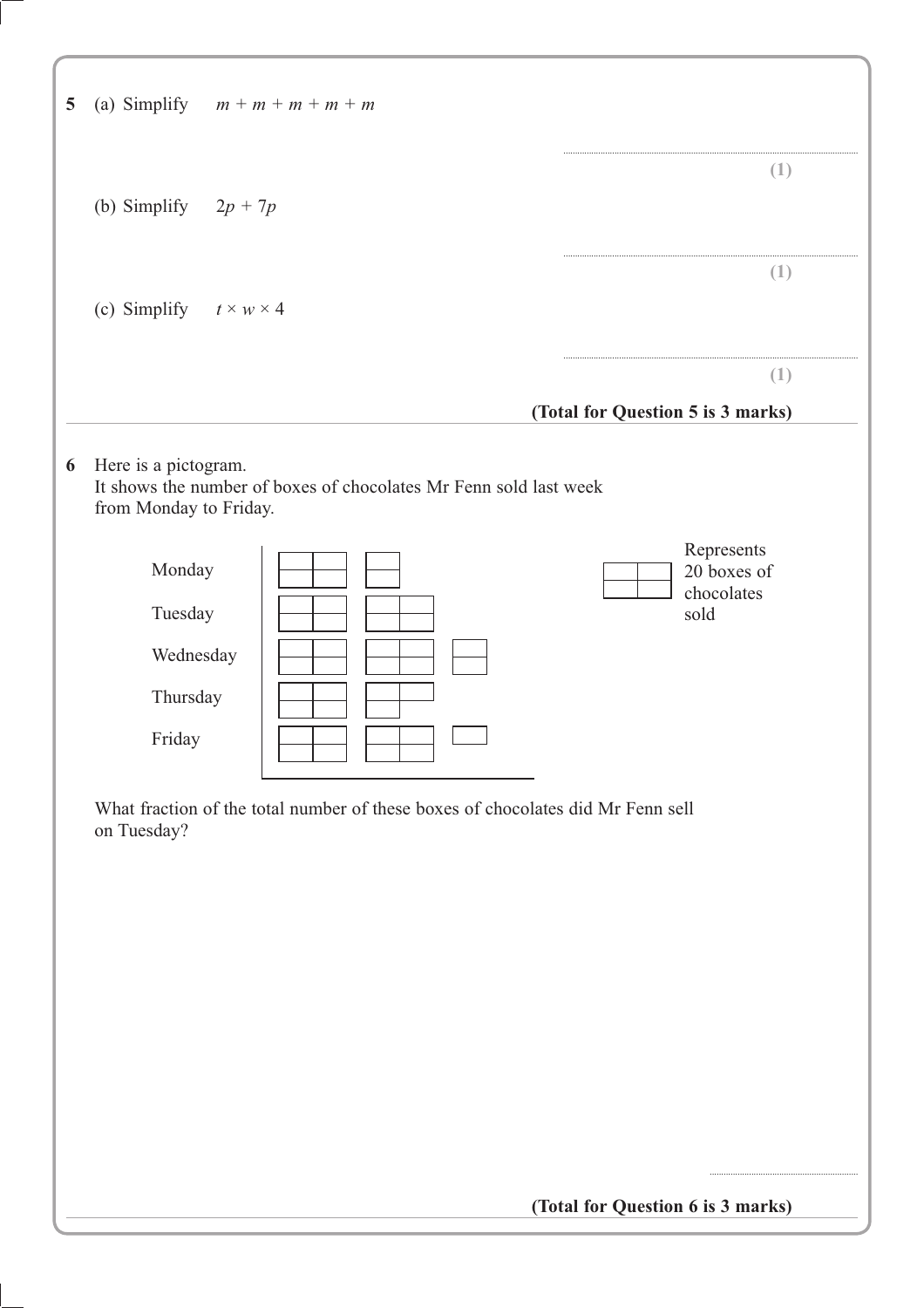**7** Green paint can be made by mixing yellow paint and blue paint in the ratio 2 : 3 Wendy makes 15 litres of green paint.

Work out how many litres of blue paint Wendy uses.

............................................ litres

**(Total for Question 7 is 2 marks)**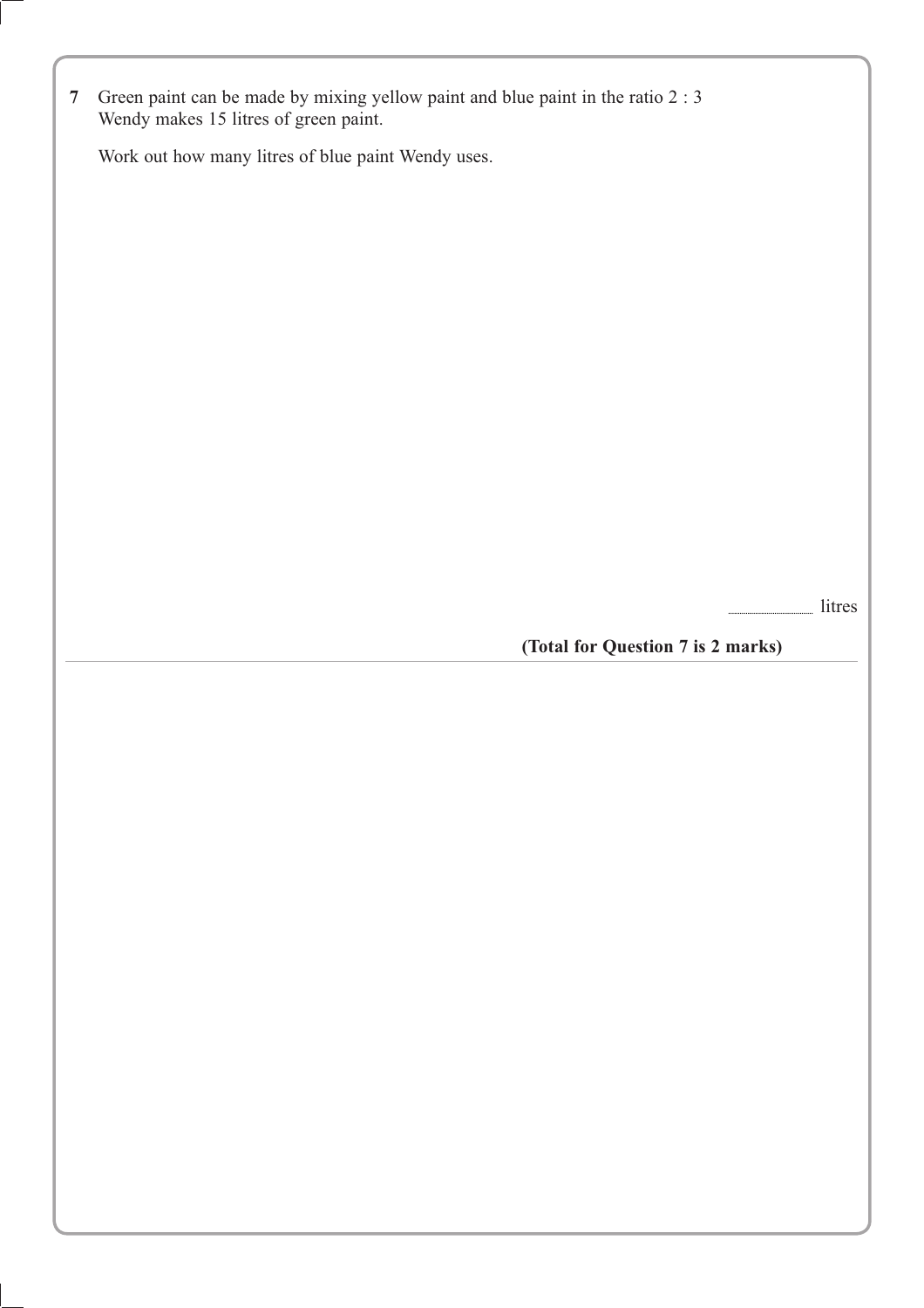| 10 Here are some patterns made from sticks.                                                                                                                                         |     |
|-------------------------------------------------------------------------------------------------------------------------------------------------------------------------------------|-----|
| Pattern number 1<br>Pattern number 2<br>Pattern number 3<br>(a) In the space below, draw Pattern number 4                                                                           |     |
| This rule can be used to work out the number of sticks in each pattern.<br>Multiply the Pattern number by 5 and then add 1<br>(b) Work out the number of sticks in Pattern number 6 | (1) |
| (c) A pattern is made from 61 sticks.<br>Work out the Pattern number.                                                                                                               | (2) |
| (Total for Question 10 is 5 marks)                                                                                                                                                  | (2) |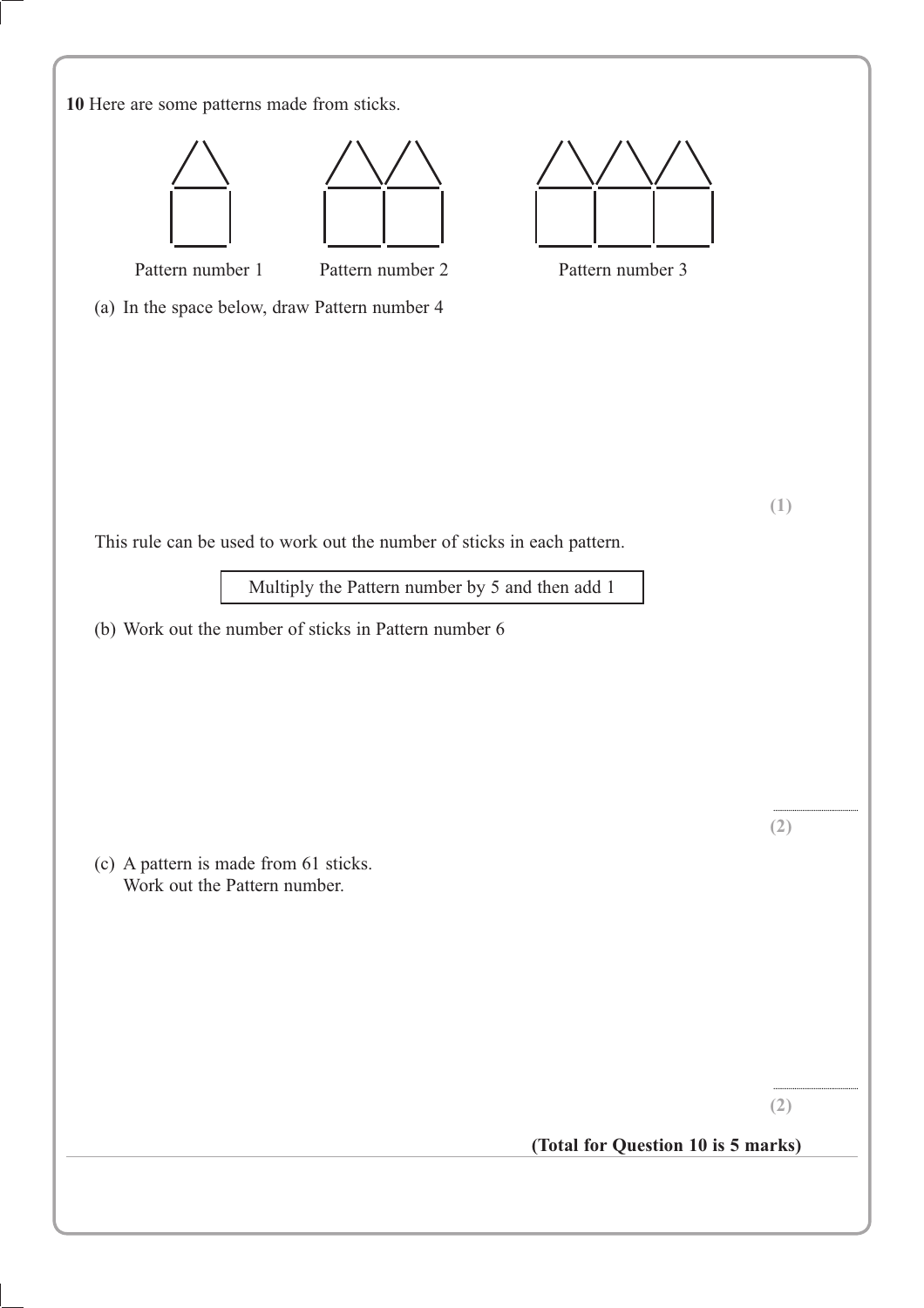**11** Angela and Michelle both work as waitresses at the same restaurant.

This formula is used to work out the total amount of money each waitress gets.

```
Total amount = £6.50 \times number of hours worked + tips
```
The table shows the number of hours Angela and Michelle each worked last Saturday. It also shows the tips they got.

|                 | Number of<br>hours worked | <b>Tips</b> |
|-----------------|---------------------------|-------------|
| Angela          |                           | £12         |
| <b>Michelle</b> |                           | £15         |

Who got the higher total amount of money last Saturday? You must show clearly how you got your answer.

**(Total for Question 11 is 4 marks)**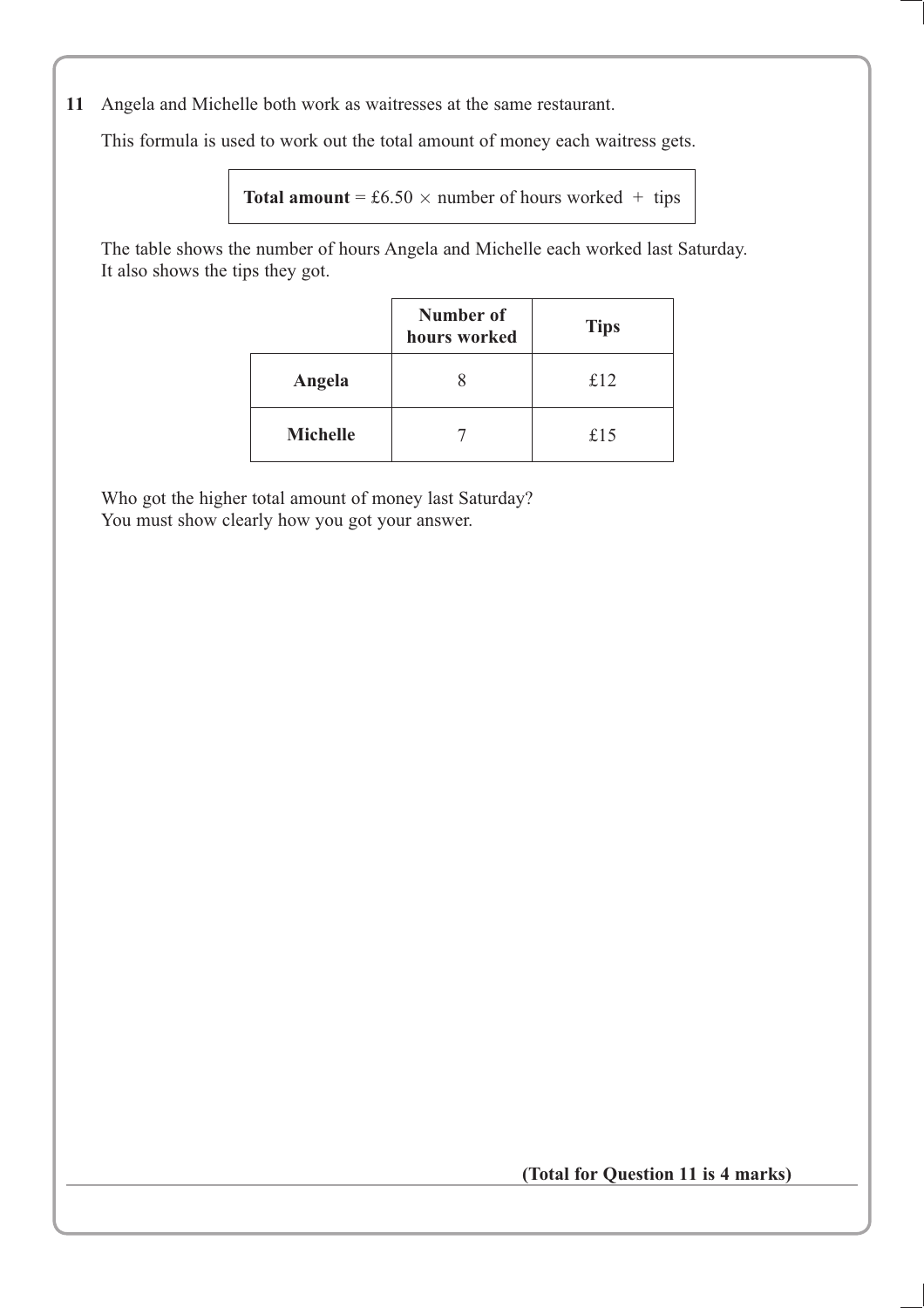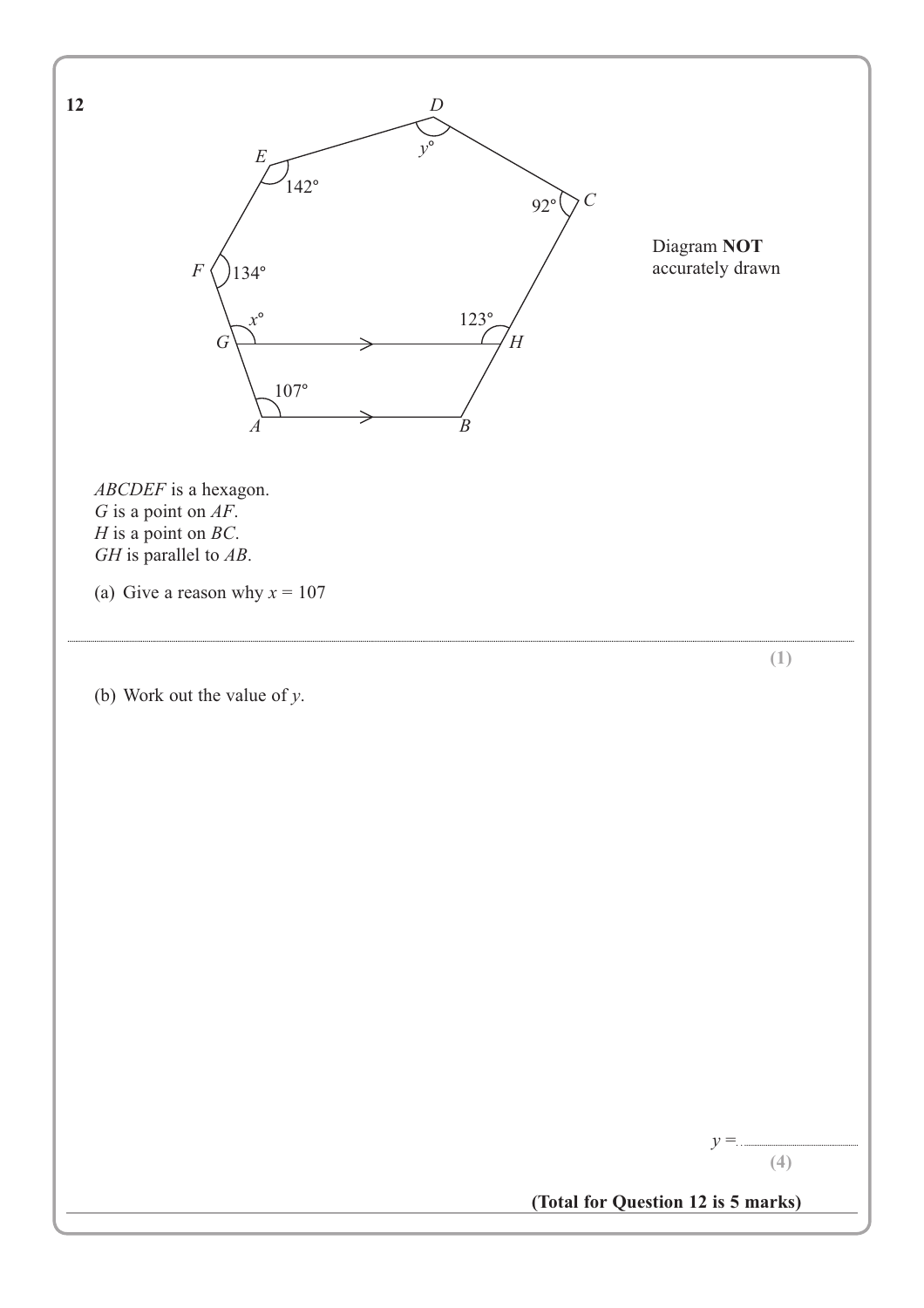**13** Caroline and Marc are in a darts team.

The pie charts show information about the number of games Caroline and Marc each won last year.

They also show information about the number of games Caroline and Marc each lost last year.



**(Total for Question 13 is 3 marks)**

................................................................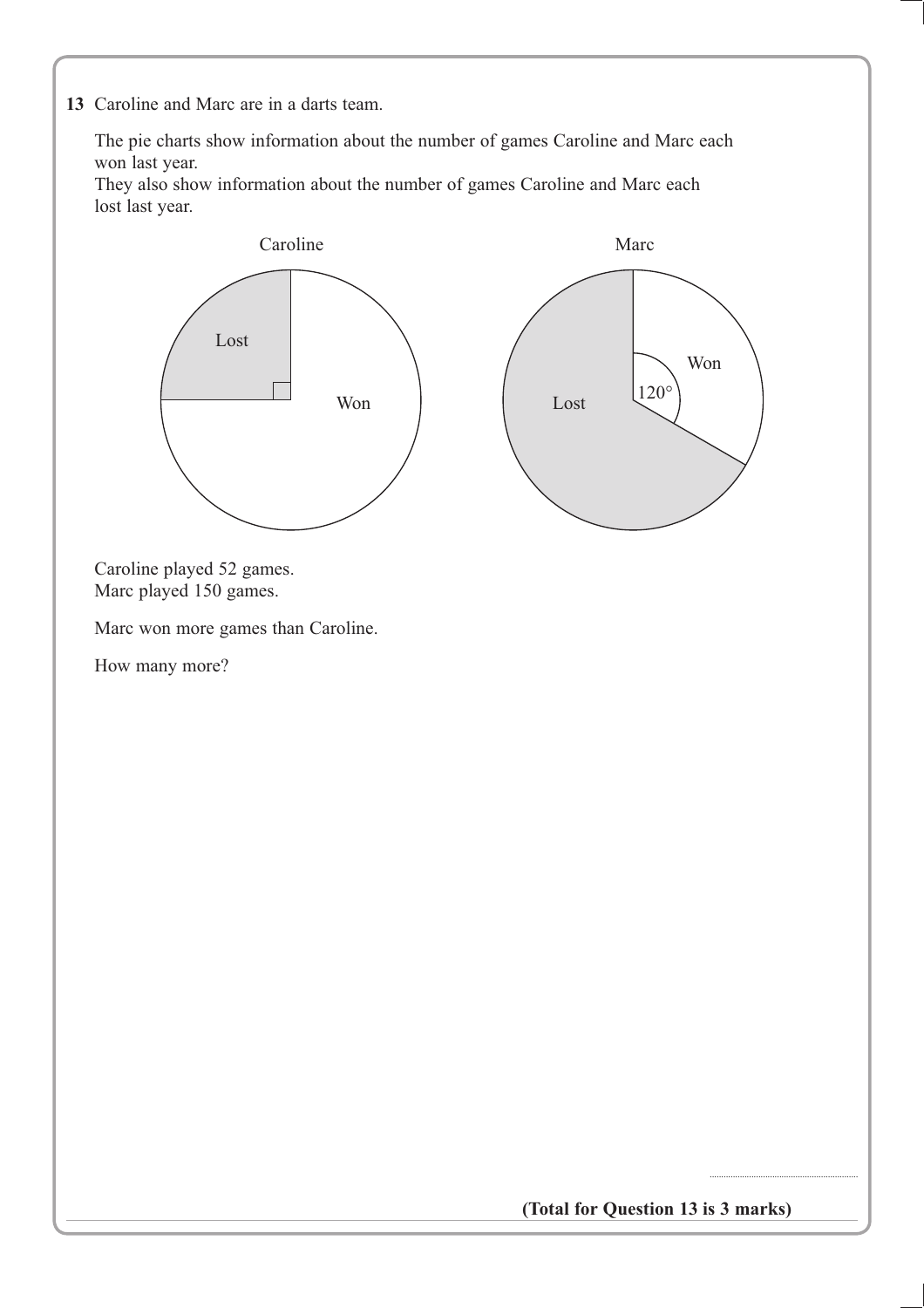**14** The table shows information about the mark scored on an examination question by each of 40 students.

| <b>Mark</b>    | Number of<br>students |
|----------------|-----------------------|
|                | 13                    |
|                | $\overline{2}$        |
| $\mathfrak{D}$ | κ                     |
| 2              | Q                     |
|                | 14                    |

Work out the mean mark.

**(Total for Question 14 is 3 marks)**

...............................................................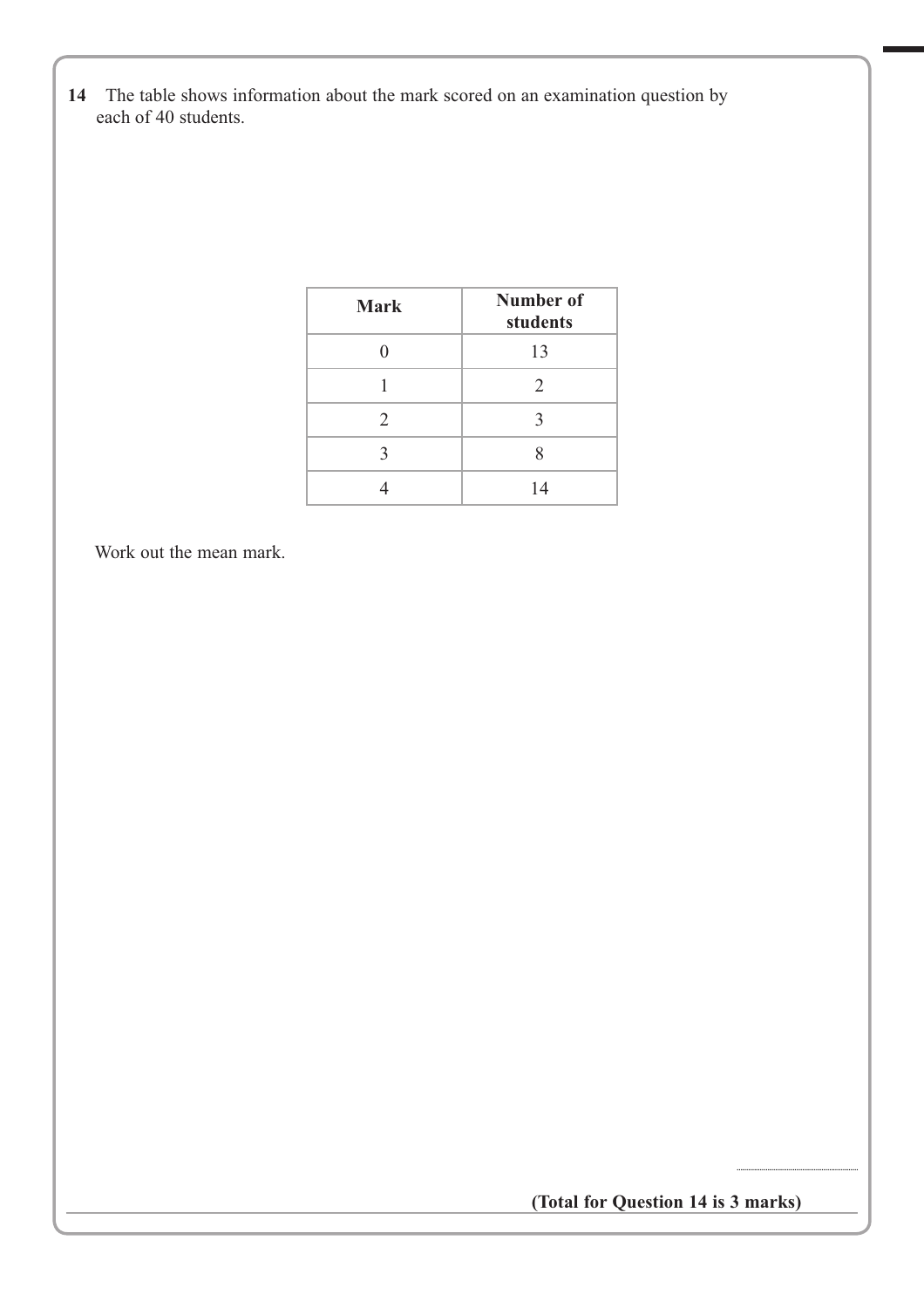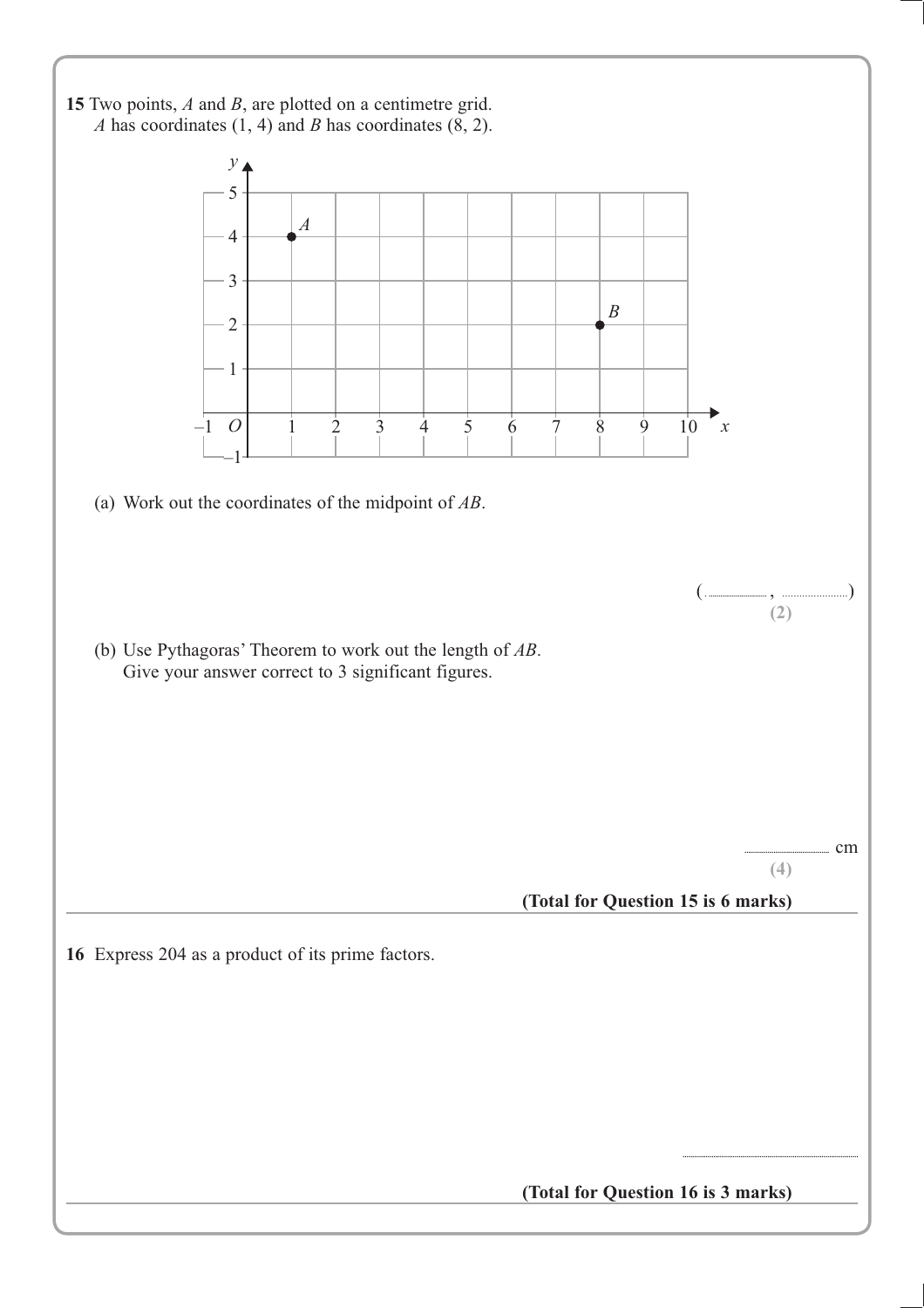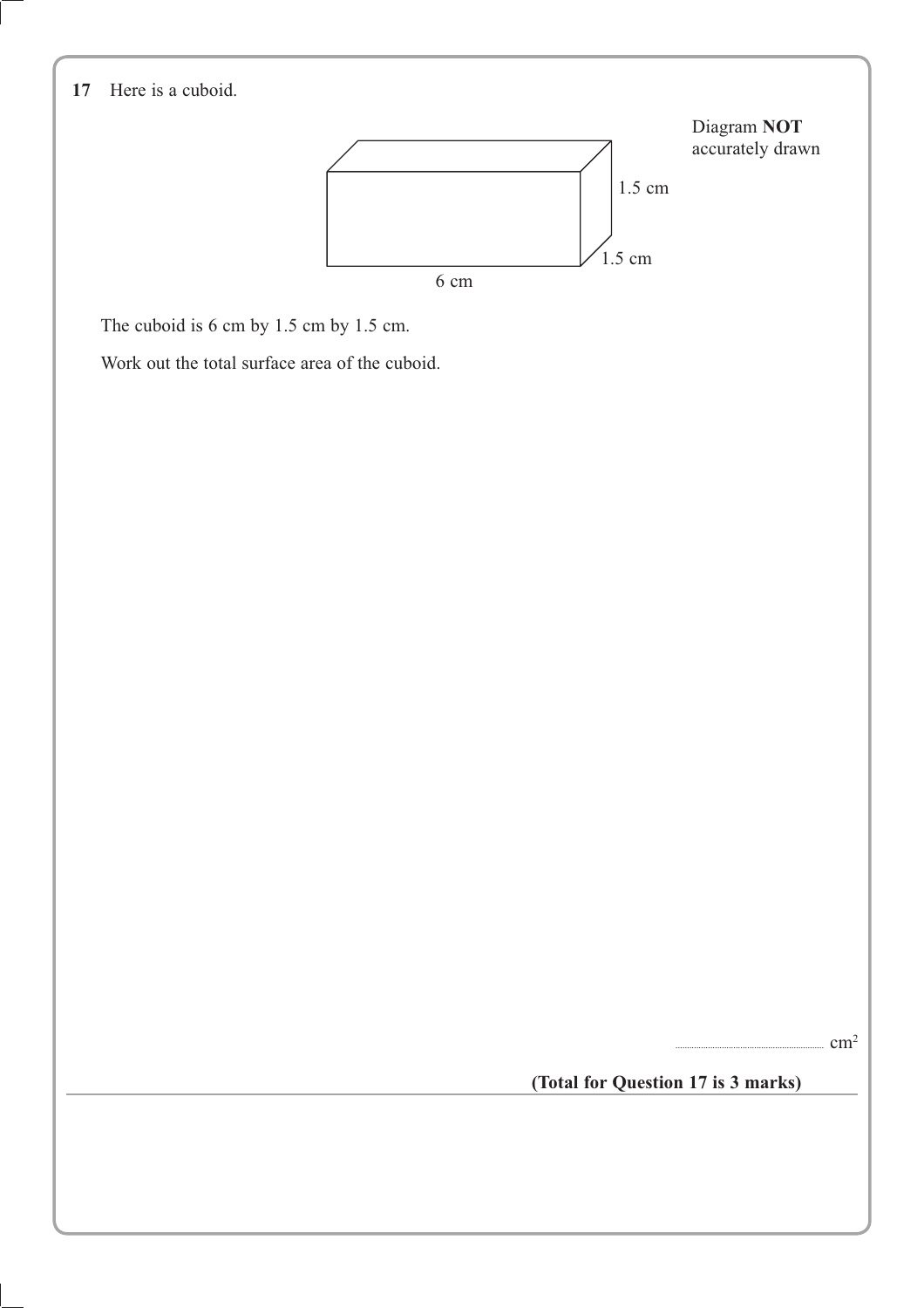| Chocolate                                                                                                                         | Probability                        |     |
|-----------------------------------------------------------------------------------------------------------------------------------|------------------------------------|-----|
| Orange                                                                                                                            | 0.15                               |     |
| Coffee                                                                                                                            | 0.40                               |     |
| Caramel                                                                                                                           | 0.35                               |     |
| Strawberry                                                                                                                        |                                    |     |
|                                                                                                                                   |                                    |     |
| (b) Work out the probability that Debbie takes an Orange chocolate or a Coffee chocolate.                                         |                                    | (2) |
|                                                                                                                                   |                                    | (2) |
| 19 Yoko flew on a plane from Tokyo to Sydney.<br>The plane flew a distance of 7800 km.<br>The flight time was 9 hours 45 minutes. | (Total for Question 18 is 4 marks) |     |
| Work out the average speed of the plane in kilometres per hour.                                                                   |                                    |     |
|                                                                                                                                   |                                    |     |
|                                                                                                                                   |                                    |     |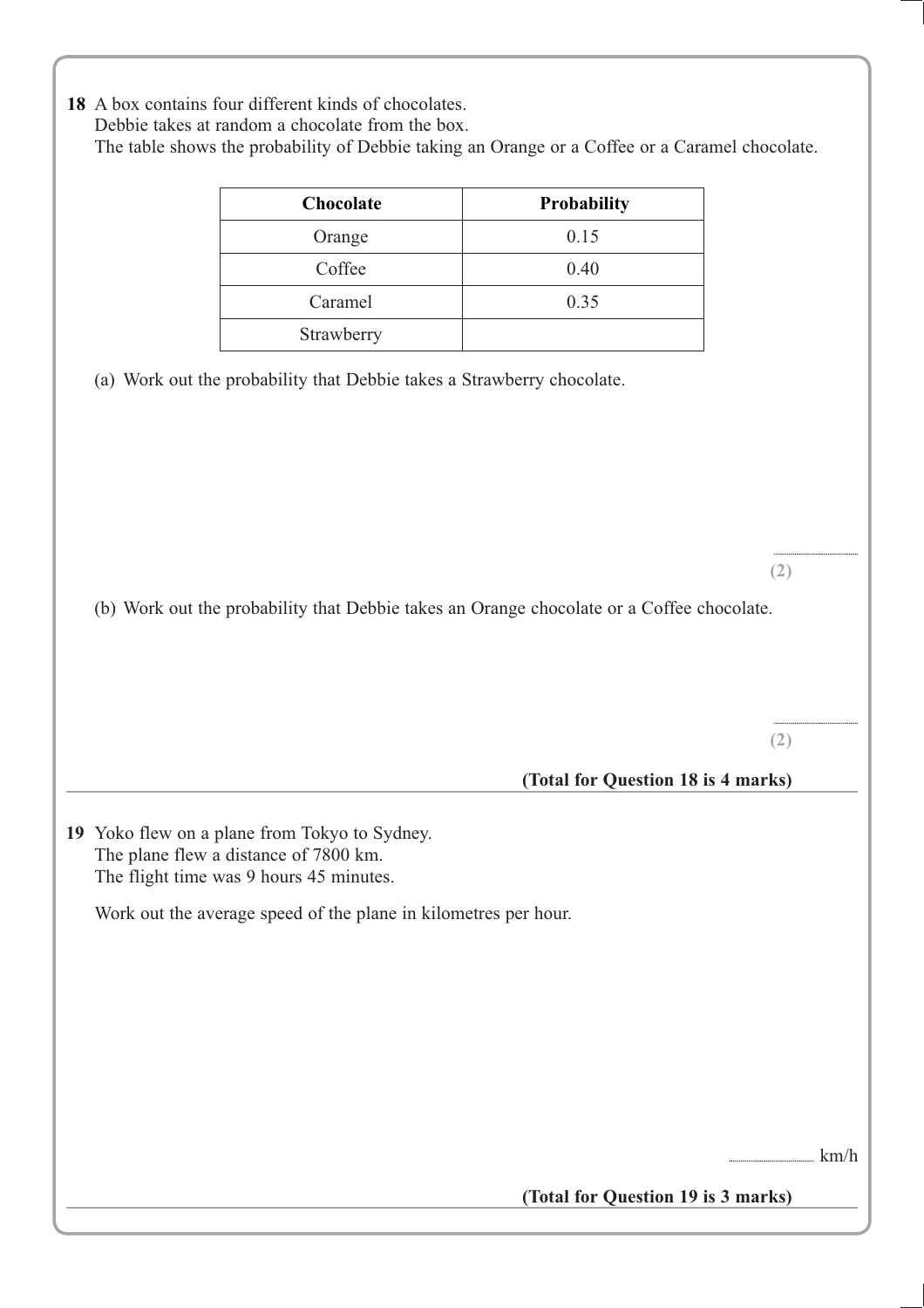**20** Here is a list of ingredients for making 18 mince pies.

### **Ingredients for 18 mince pies**

225 g of butter 350 g of flour 100 g of sugar 280 g of mincemeat 1 egg

Elaine wants to make 45 mince pies.

Elaine has

1 kg of butter 1 kg of flour 500 g of sugar 600 g of mincemeat 6 eggs

Does Elaine have enough of each ingredient to make 45 mince pies? You must show clearly how you got your answer.

**(Total for Question 20 is 4 marks)**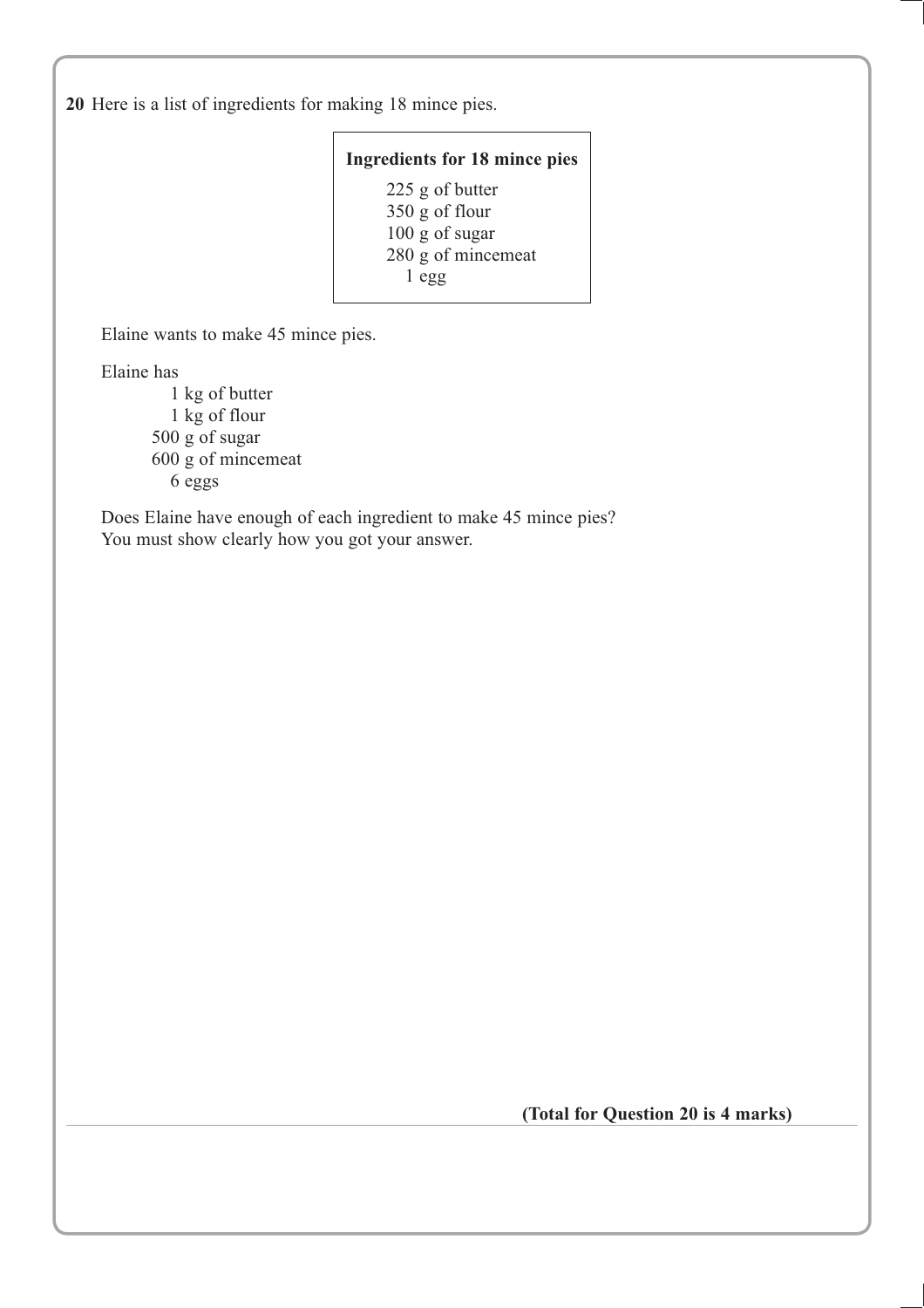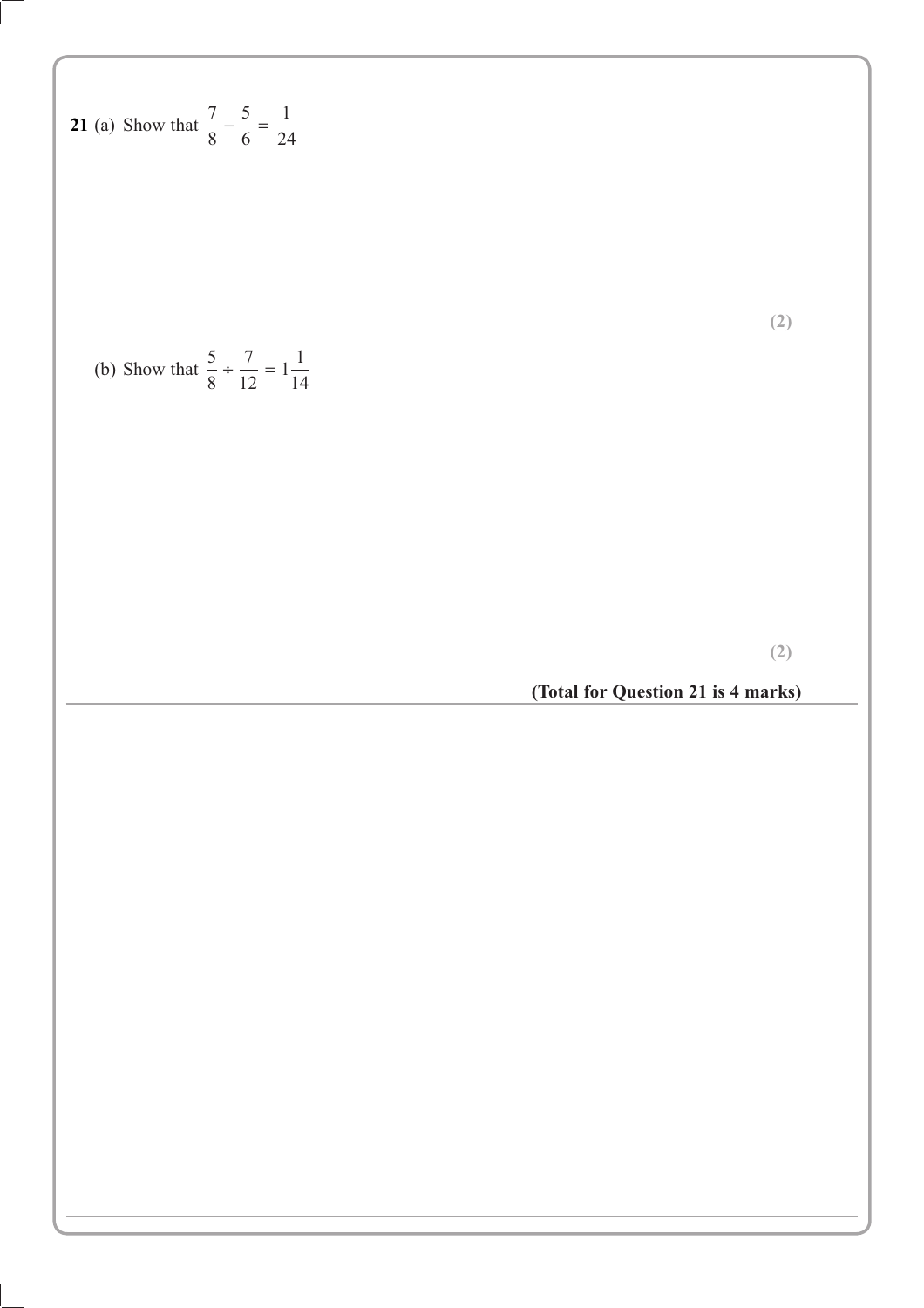| 22 The table shows the surface areas, in km <sup>2</sup> , of five oceans. |  |
|----------------------------------------------------------------------------|--|
|----------------------------------------------------------------------------|--|

| Ocean    | Surface area $(km^2)$ |
|----------|-----------------------|
| Atlantic | $7.68 \times 10^{7}$  |
| Indian   | $6.86 \times 10^{7}$  |
| Pacific  | $1.56 \times 10^8$    |
| Southern | $2.03 \times 10^{7}$  |
| Arctic   | $1.41 \times 10^{7}$  |

- (a) Which of these oceans has the largest surface area?
- (b) Work out the total surface area, in  $km^2$ , of all five oceans. Give your answer in standard form.

The total surface area of the Earth is  $5.10 \times 10^8$  km<sup>2</sup>.

(c) Express the total surface area of the five oceans as a percentage of the total surface area of the Earth. Give your answer correct to 1 decimal place.

 $\frac{0}{0}$ 

(((((((((((((((((((((((((((((((((((((((((((((((((((((((((((((( NP

(((((((((((((((((((((((((((((((((((((((((((((((((((((((((((((( 

#### **Total for Question 22 is 5 Marks**

Do NOT write in this space.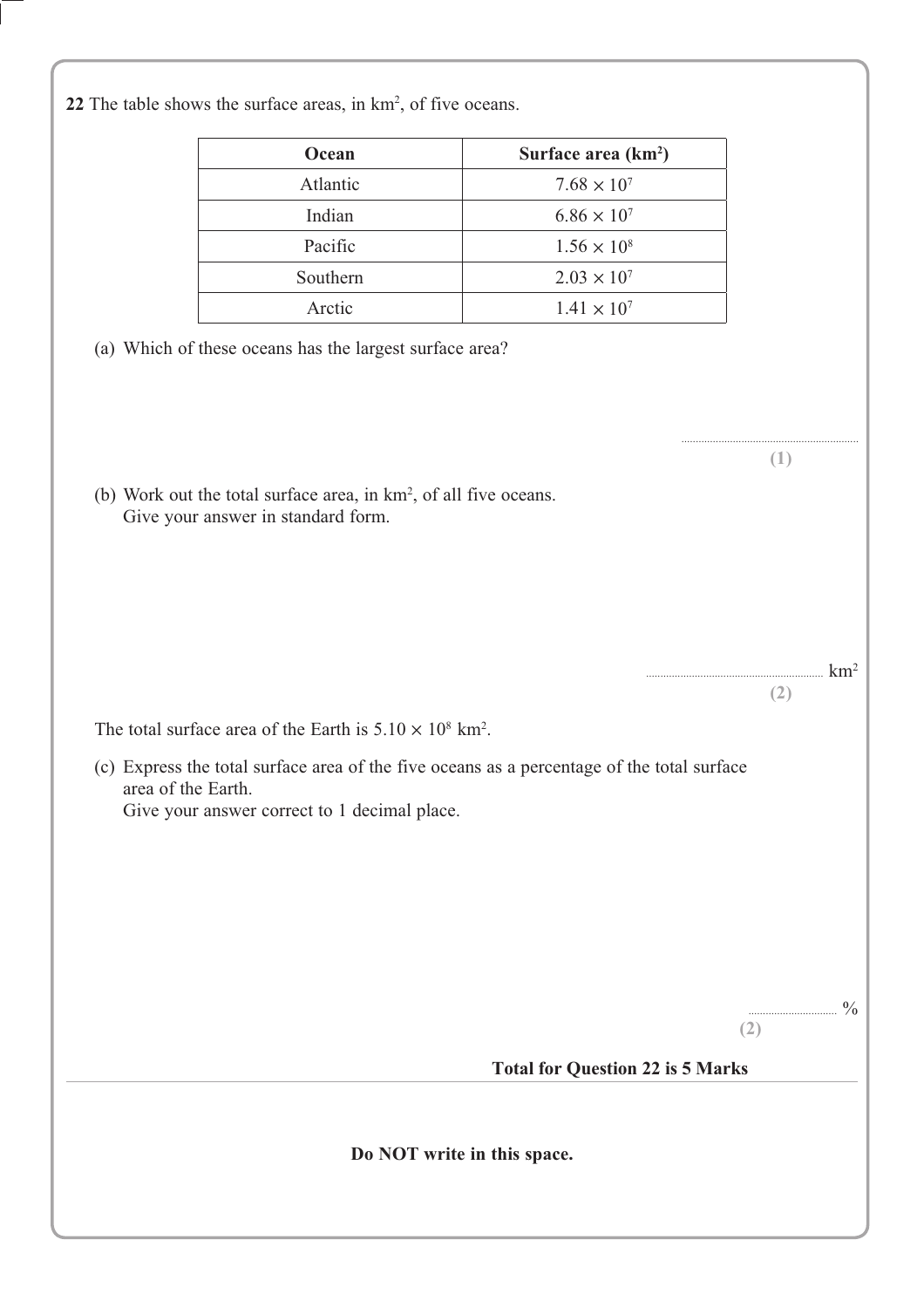**23** Viv wants to invest £2000 for 2 years in the same bank.

### **The International Bank**

Compound Interest

4% for the first year 1% for each extra year

## **The Friendly Bank**

Compound Interest

5% for the first year 0.5% for each extra year

At the end of 2 years, Viv wants to have as much money as possible.

Which bank should she invest her £2000 in?

**(Total for Question 23 is 4 marks)**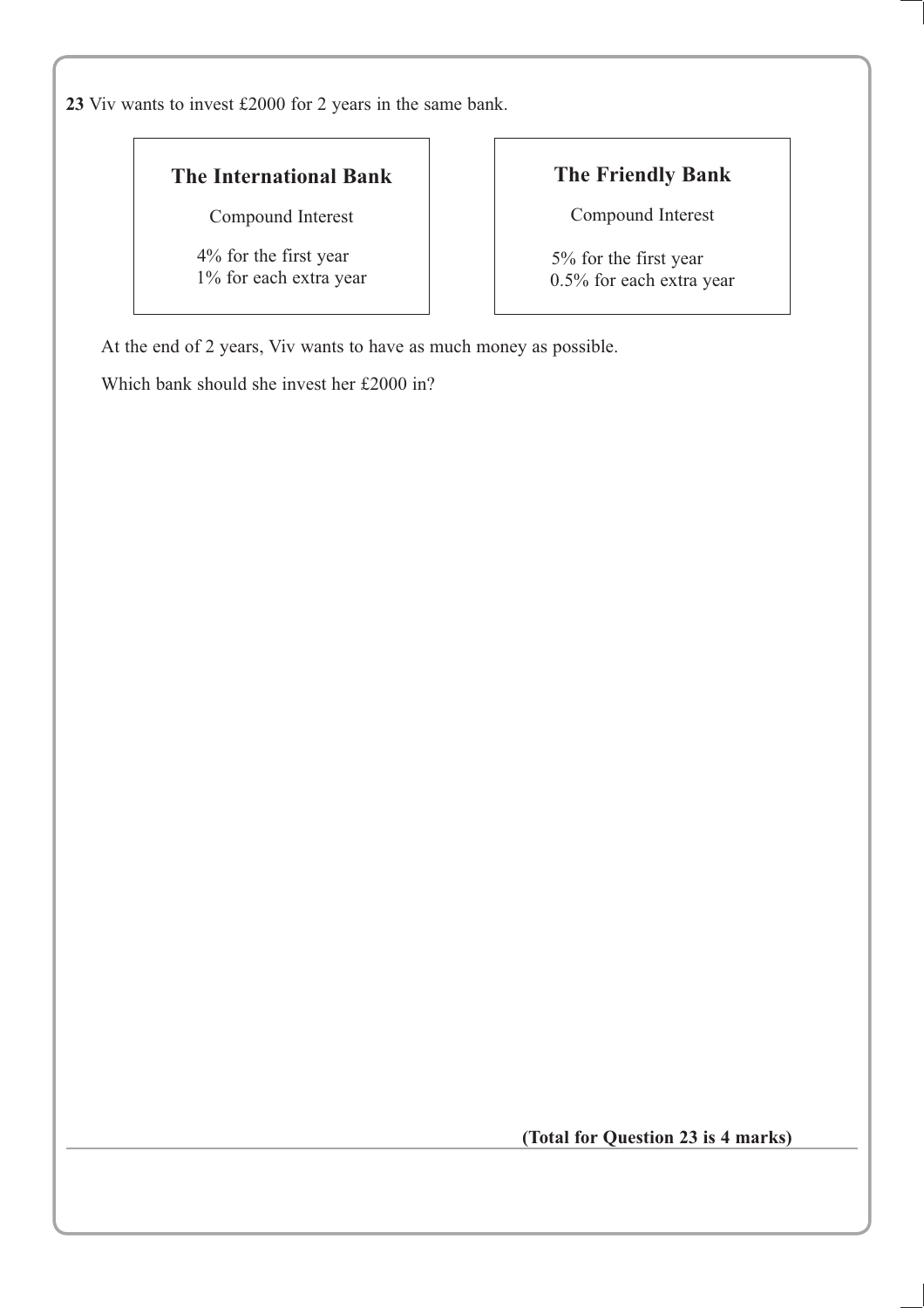